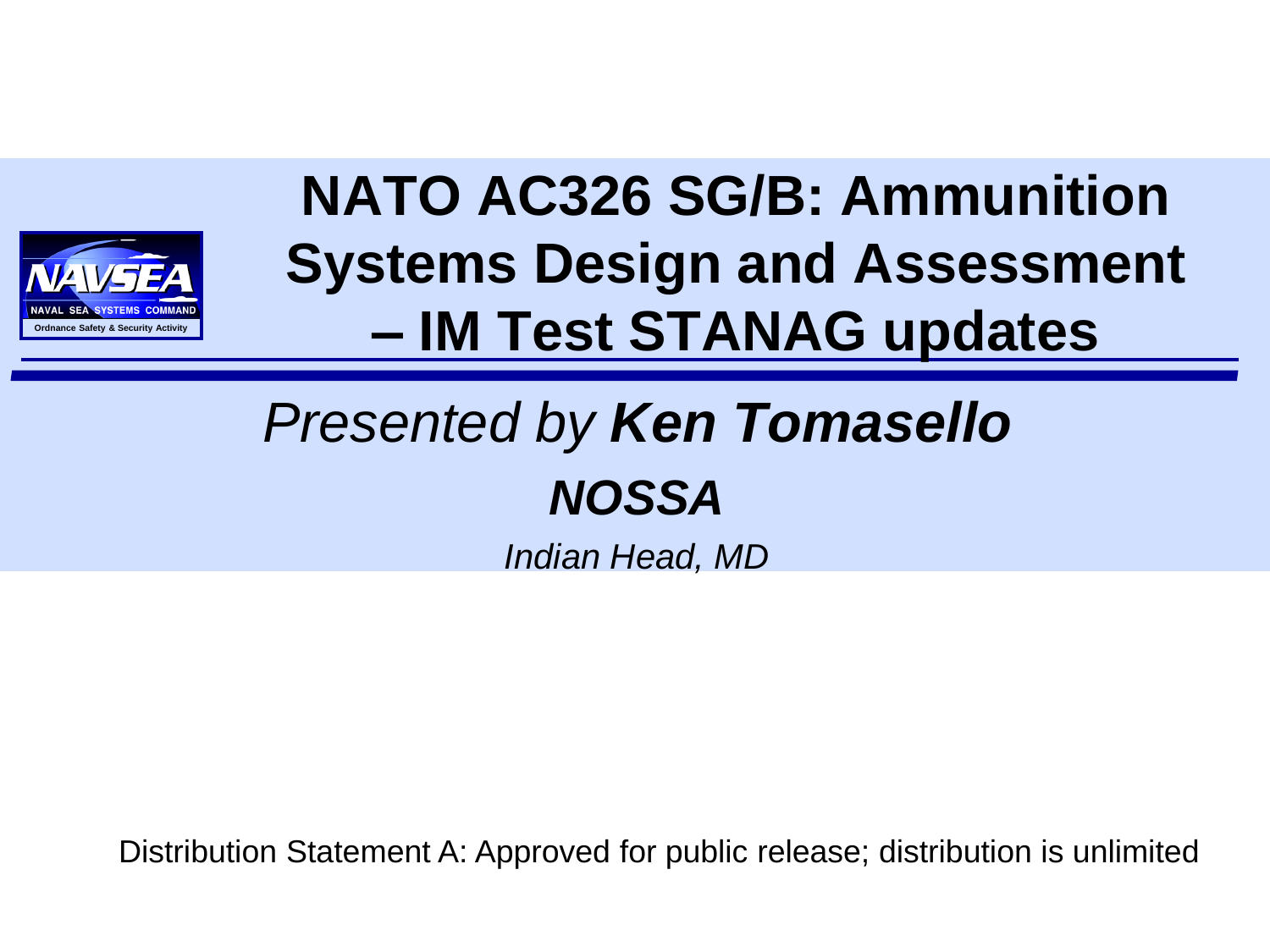

**ORDER ACKNOWLEDGEMENTS** 

#### **Co-authors**

#### **Christophe Jacq** *DGA Missiles Testing (French MoD), France*

#### **Ernest Baker, Michael Sharp**

#### *Munitions Safety Information Analysis Center (NATO), Brussels, Belgium*

Distribution Statement A: Approved for public release; distribution is unlimited

**PROVIDING ORDNANCE SAFETY FOR THE NAVAL ENTERPRISE 11/14/2019 2**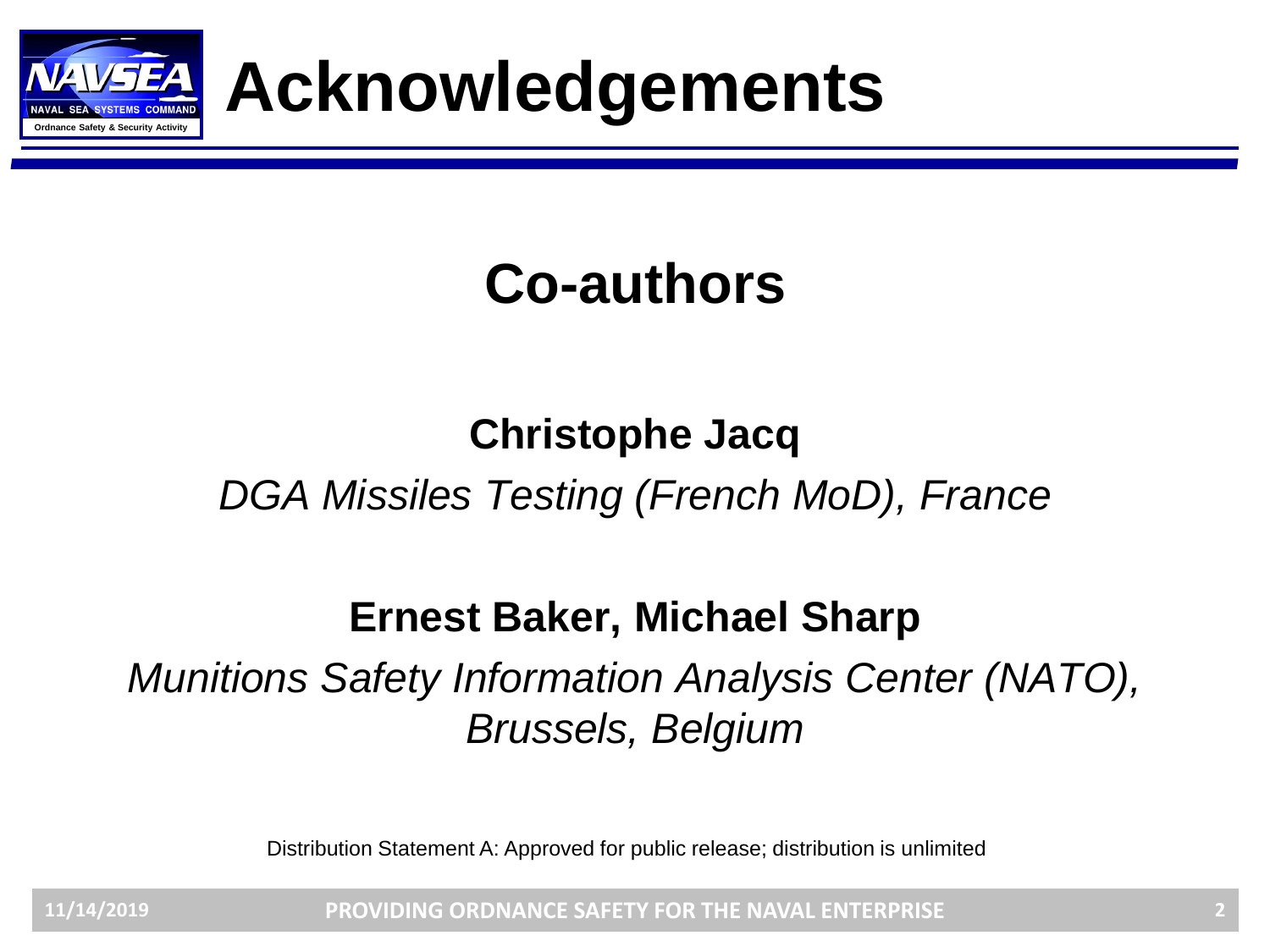

### **Outline**

- **BLUF**
- **Background**
- **Documentation Policy**
- **IM Standards Hierachy**
- **AOP-39 Update**
- **AOP-39 Annex H**
- **SRD AOP-39.1**
- **IM Test Standards**
- **Future IM/HC Harmonization**
- **Concluding Remarks**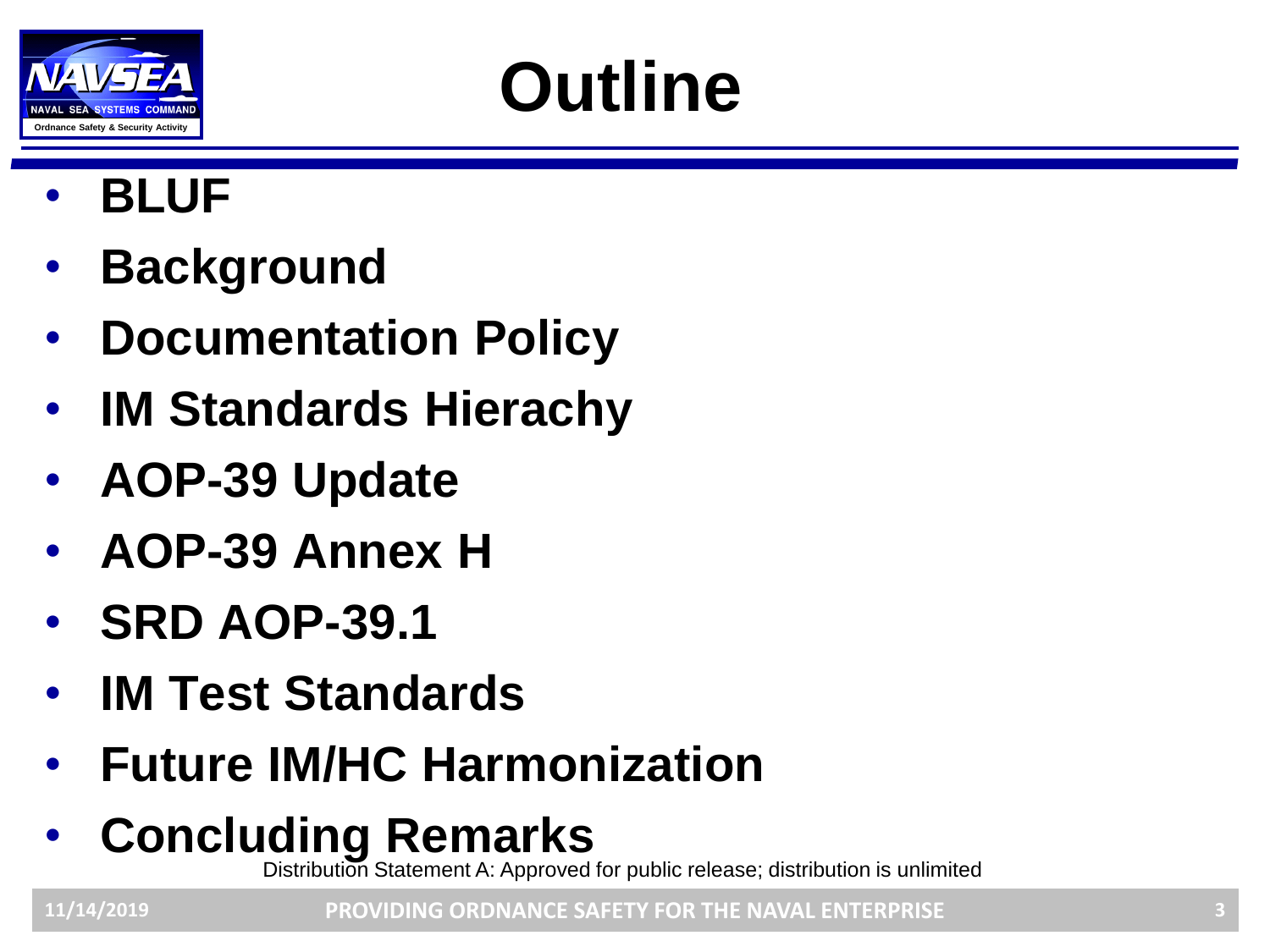

# **BLUF**

#### **Paper**

During the past three years all seven of the NATO Insensitive Munitions (IM) test STANAGs and Allied Publications (AP) have been updated. This paper describes the background, changes and status of the updates.

#### **IM NATO Documents Update**

- Each document has been updated to the current NATO standardization requirements spelled out in AAP-03K.
- The overarching IM test documents STANAG 4439 and AOP-39 for Policy on the Development and Assessment were part of the update.
- The guidance provided by the updated standards will ensure more consistent testing and evaluation of ordnance hazard assessment testing.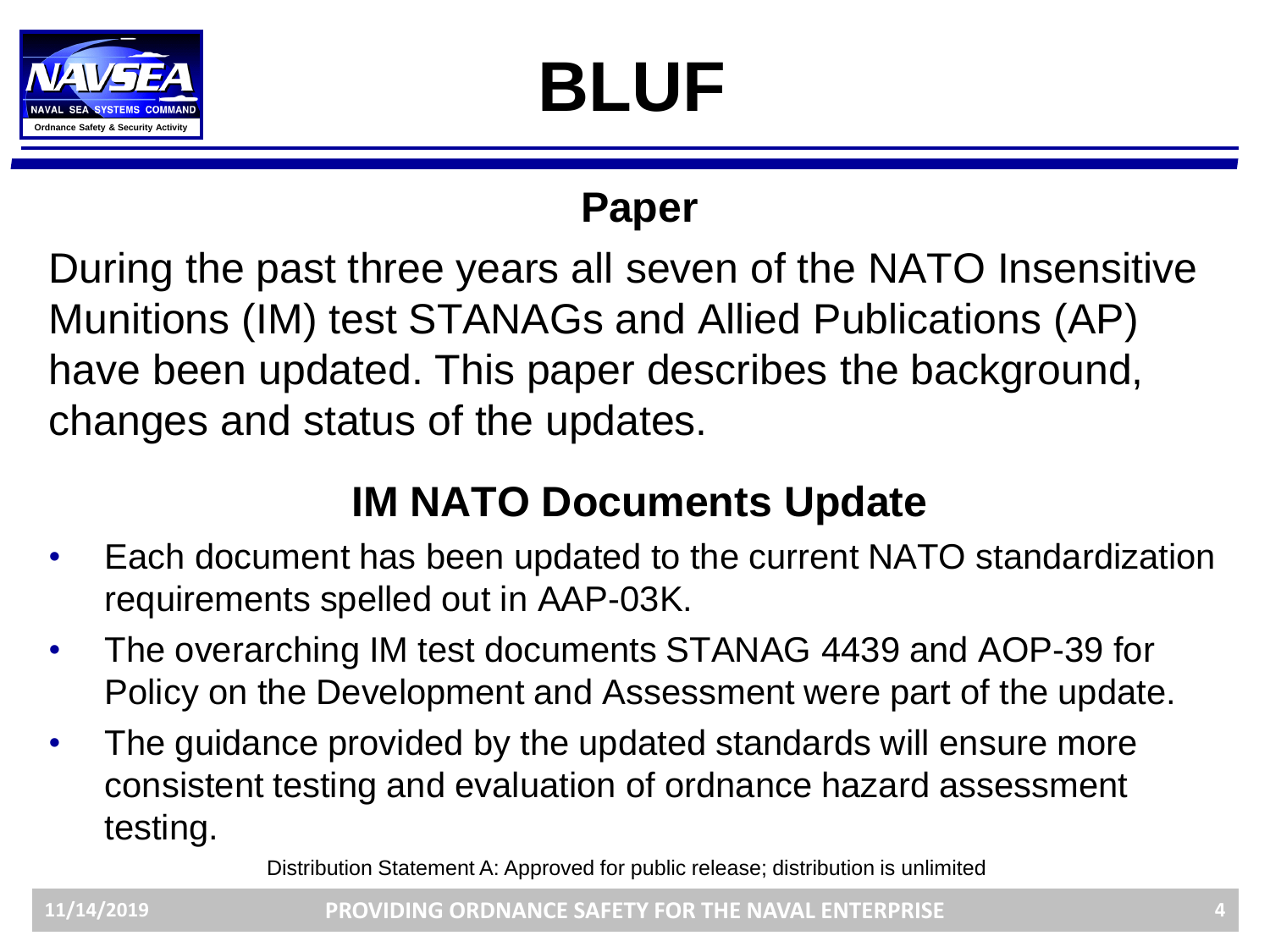

### **CANAL SEA SYSTEMS COMMAND**<br>Ordnance Safety & Security Activity

- Last coordinated publication of IM Test STANAGs April 2003
- STANAG 4439 revised twice since last Test STANAG
	- **Resulting inconsistencies**
- Changing organisation and structures
- Opportunity with transition of Test STANAGs to AOPs



#### **NATO IM STANAG Timeline**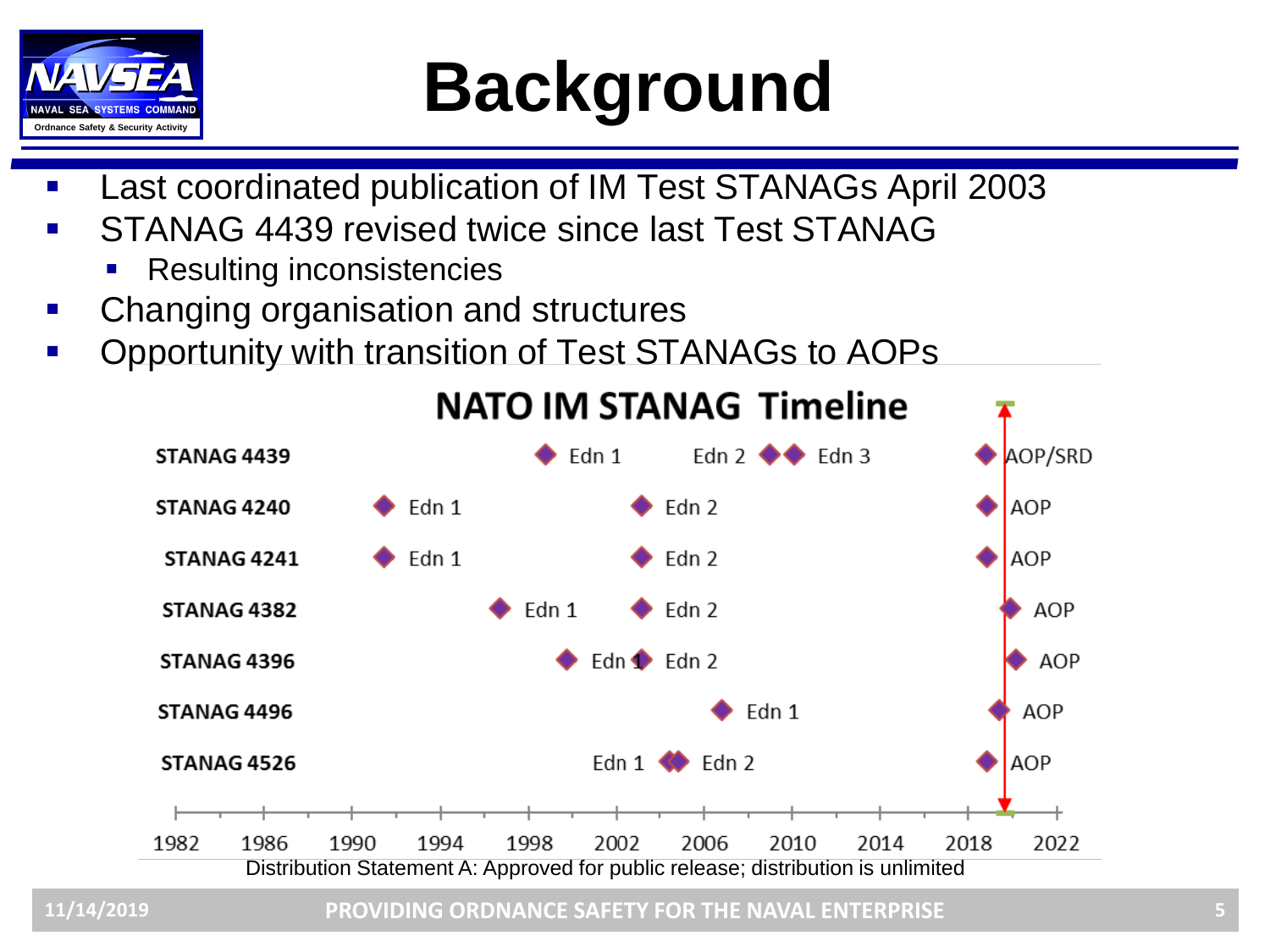

# **Order Cordinate Commanding Respective Activity Commanding Respective Activity Respective Activity Respective Activity**

- NATO Policy on document structure: AAP-03(K)
	- **Covering Document (STANAG)**
	- Allied Publication (e.g. AOP)
	- **Standards Related Document** (SRD)
- Differences in ratification and promulgation
- **SRD**

.

- New document type
- **Provides additional information**

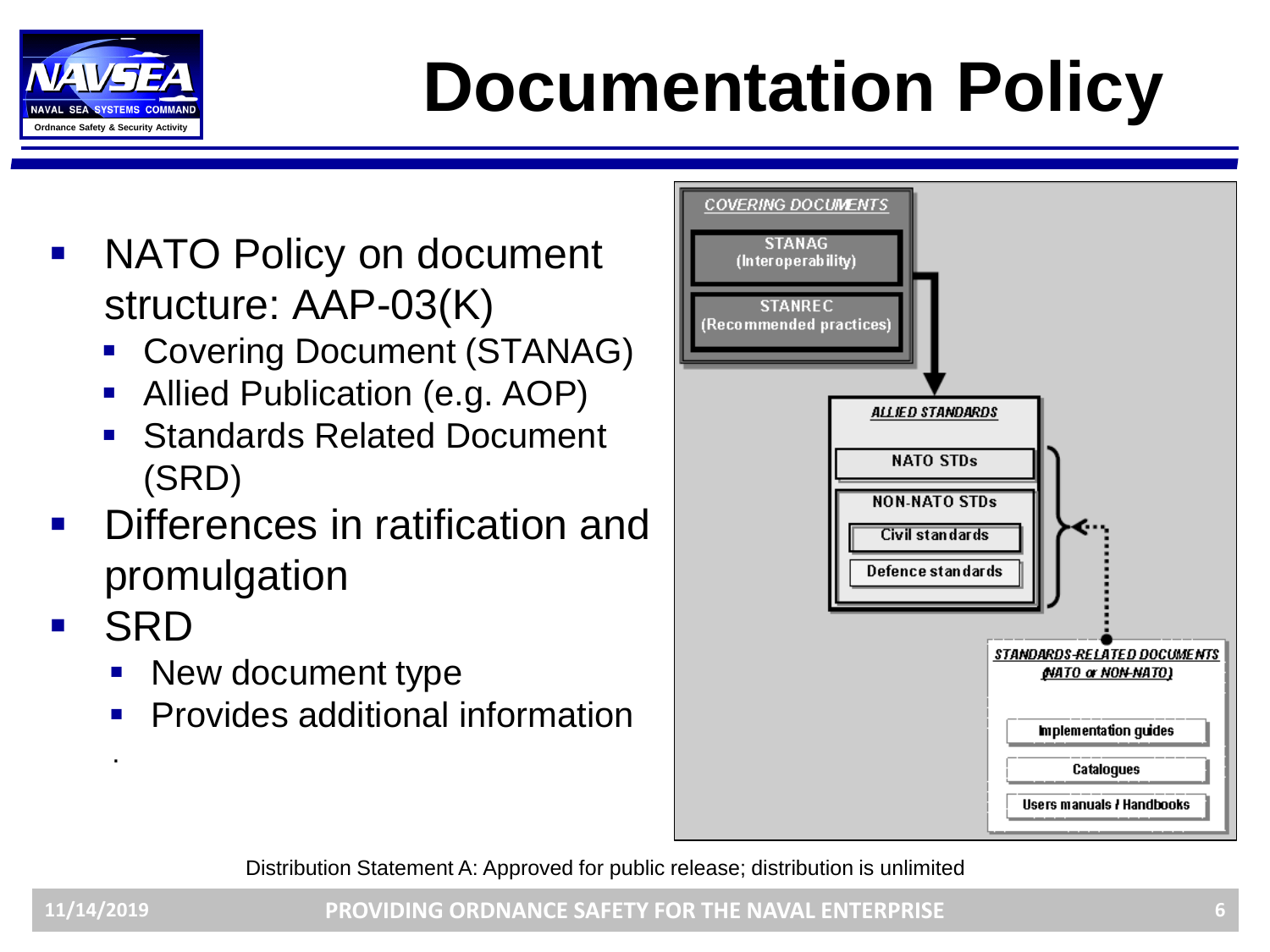

### **Order Cordinate Commanding Respective Activity Commanding Respective Activity Respective Activity Respective Activity**

#### STANAG. A STANAG is:

- A stand-alone document that covers one or several subject-related Allied Standards.
- Has to be ratified and then promulgated.

Allied Publication (AP). Where it relates to interoperability is promulgated with a covering STANAG. Other aspects are:

- A stand-alone document.
- Only required to be promulgated.
- Requirements based

Standards-Related Document (SRD). A document that supports one or more Allied Publications to support understanding and may provide additional data and information. Examples of an SRD may include User Manuals, Handbooks, Catalogues and Implementation Guides.

Other aspects of an SRD are:

- Will not contain policy requirements.
- Approved and promulgated under a silence procedure.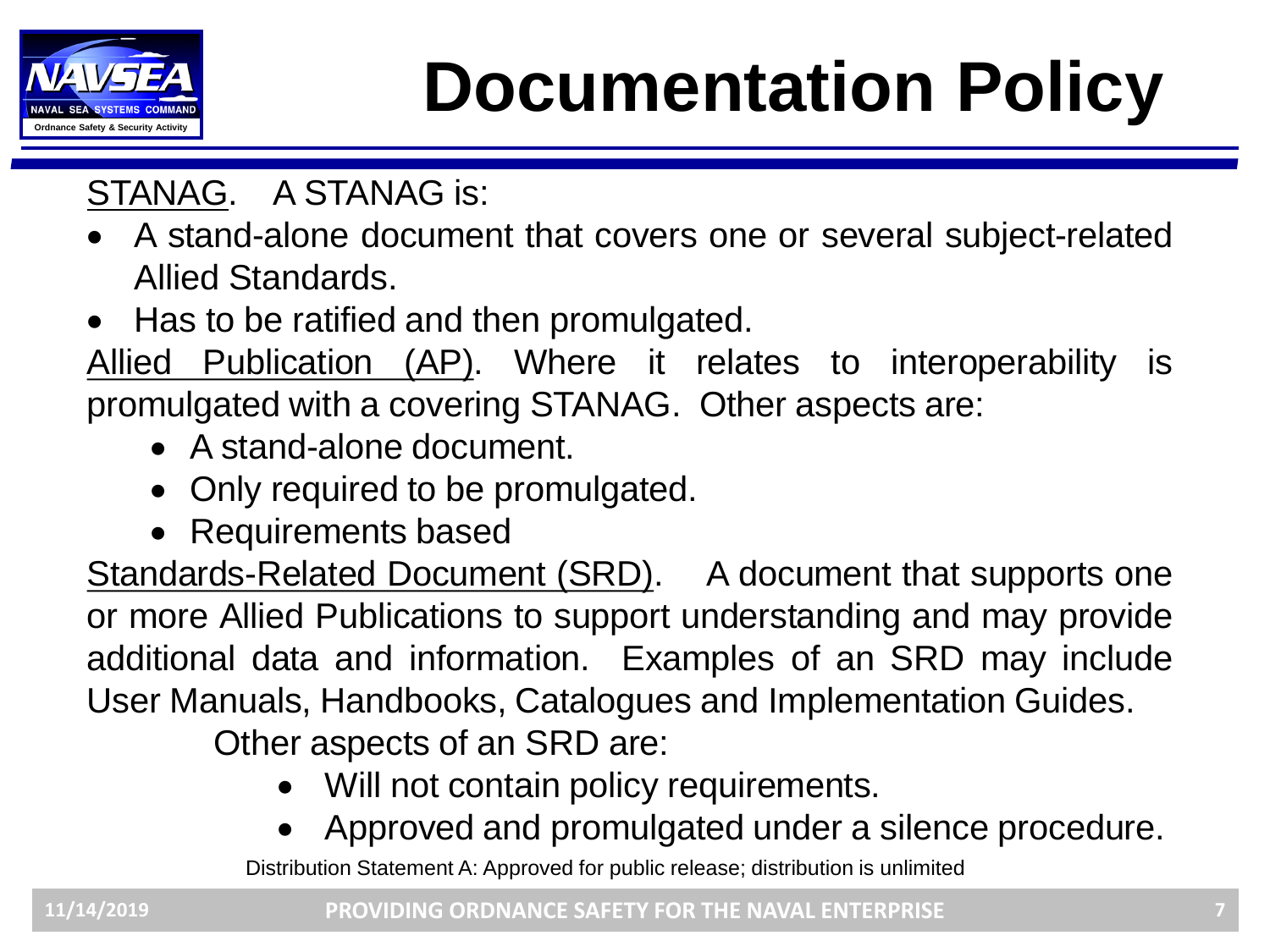

### **IM Standards Hierachy**



Distribution Statement A: Approved for public release; distribution is unlimited

**PROVIDING ORDNANCE SAFETY FOR THE NAVAL ENTERPRISE 11/14/2019 8**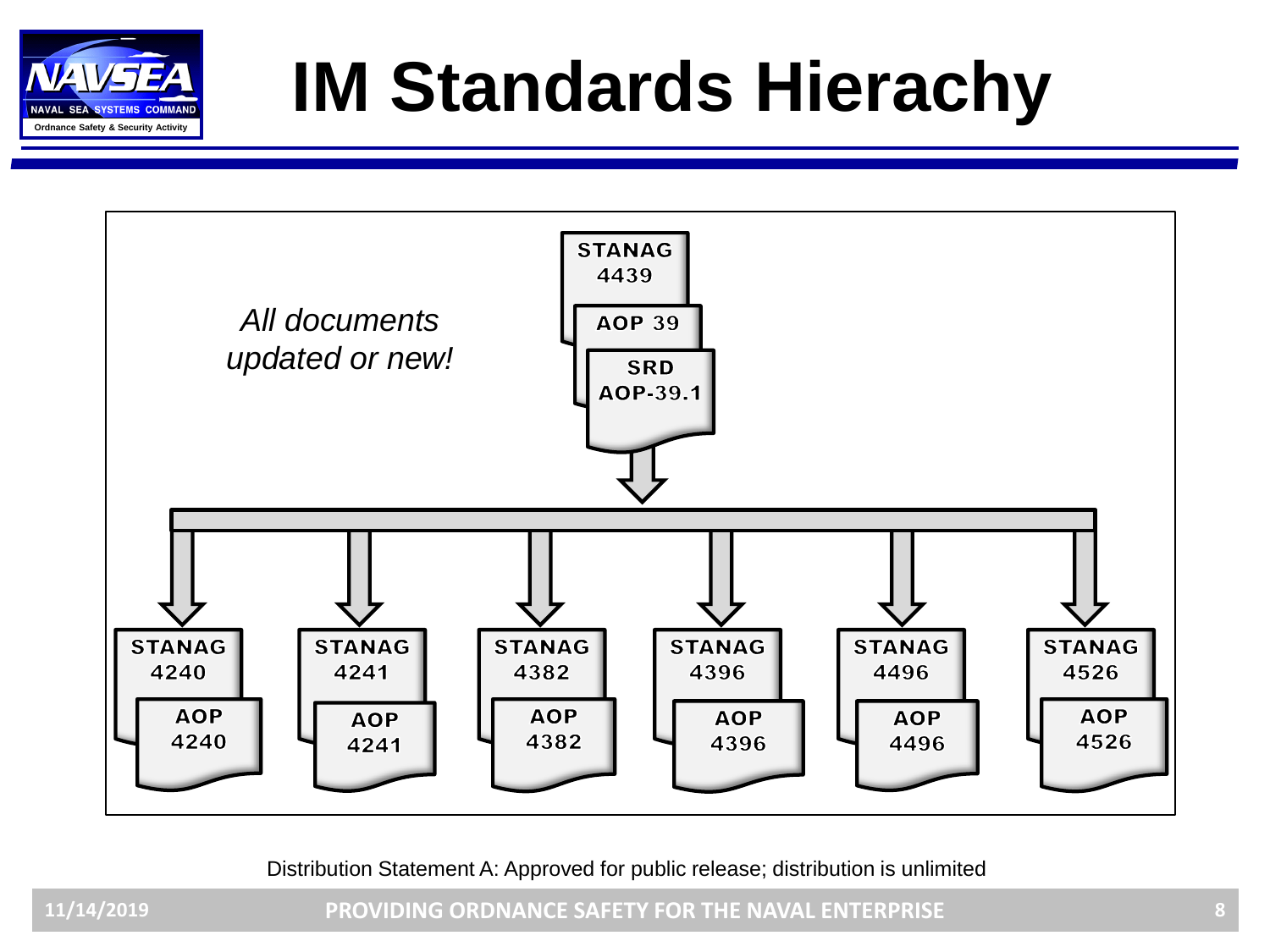

### **AOP-39 update**

- Two strands of work for AOP-39 update
	- Review of IM Response Descriptors (RD) (Annex I)
	- Review of Test Conduct and Reporting (Annex H)
- Annex I
	- **IM Response Descriptors updated**
	- Articles Under Test more defined and prescribed
	- Calibration Testing promoted and more fully prescribed
- Annex H
	- Common aspects of conduct and documentation in SRD
	- Technical aspects of Test in AOP
	- Test specific conduct and reporting in AOP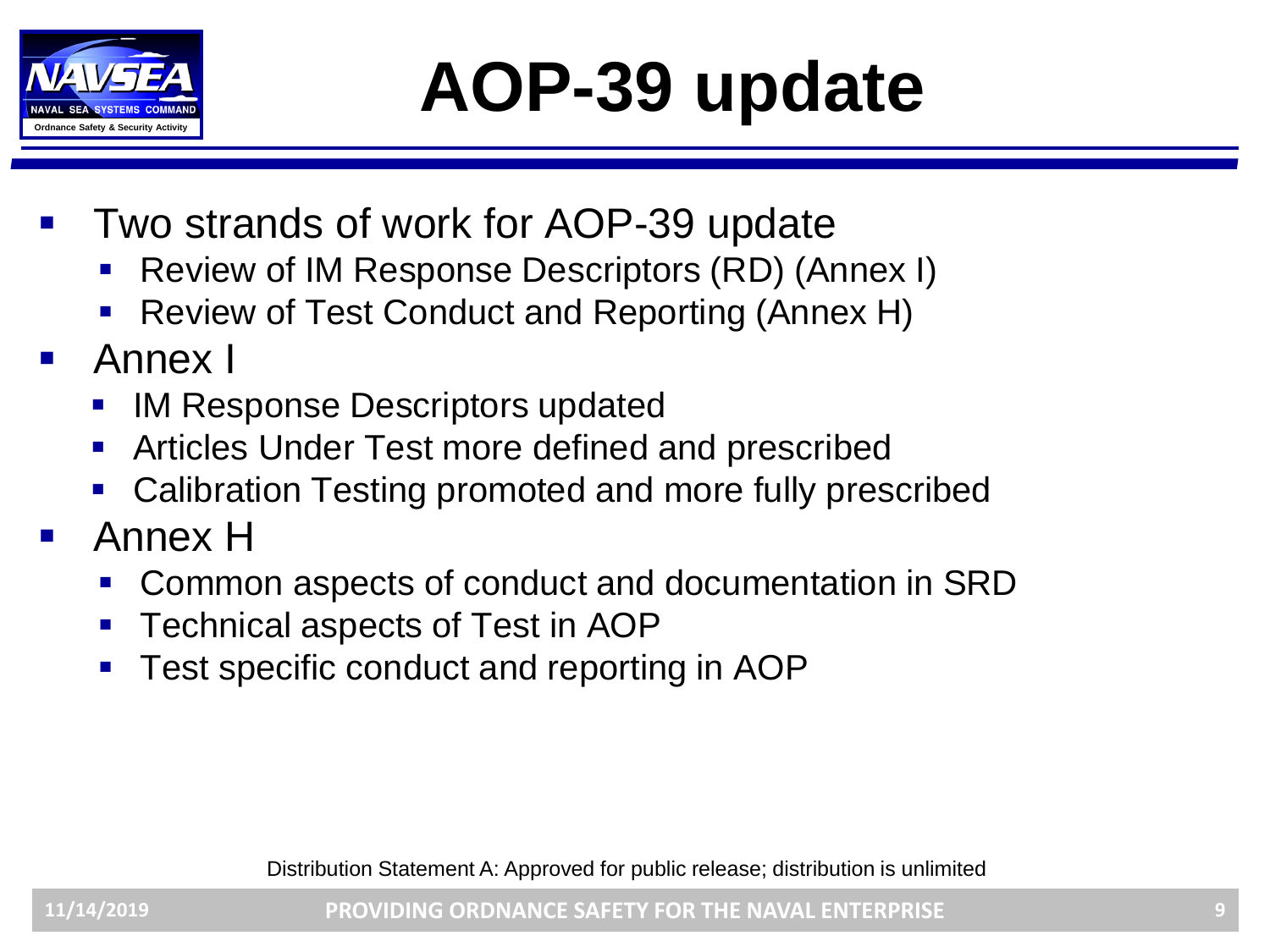

### **AOP-39 Annex H**

- Specific text on the FH, BI and SC full scale testing was removed, as this is now included in the newly promulgated AOPs.
- It is anticipated that the specific text on Fragment Impact, Slow Heating and Sympathetic Reaction will be removed in a further update of AOP-39.
- **Appendices 1 5 covering generic aspects of full-scale test** conduct are now incorporated into the SRD. This covers the following topics: Trial Framework, Trial Conduct, Test Programme, Trial Reporting, Test Report Template.
- **Appendix 6 no longer relevant.**
- Appendices 7 12 moved to SRD: Generic aspects of fullscale test planning, documentation, data collection and reporting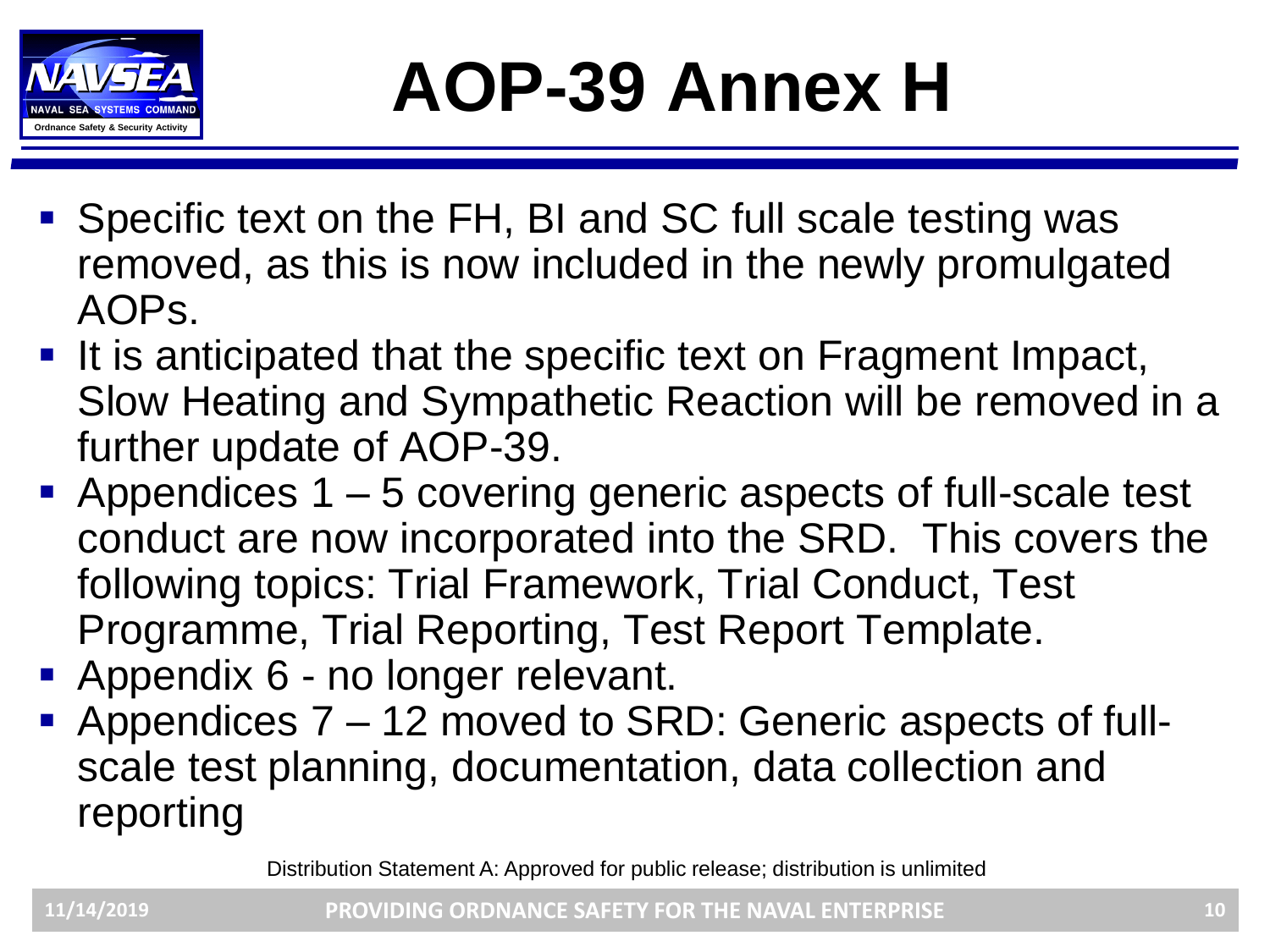

**SRD AOP-39.1**

- Test framework, organisation and responsibilities
- Test programme
- **Test planning and guidance**
- **Test specific considerations**
- Documenting
- Test conduct
- Reporting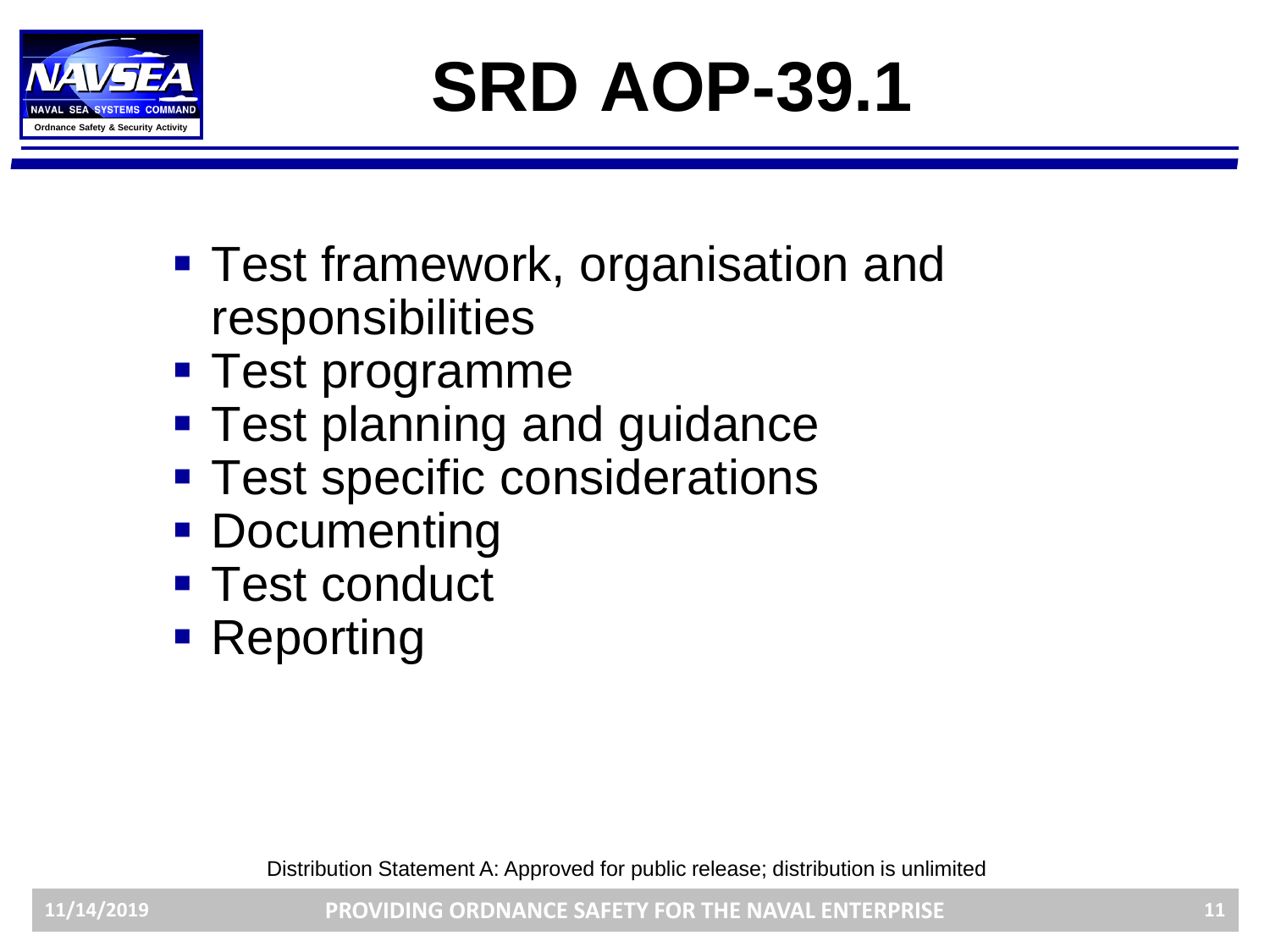

### **IM Test Standards**

- STANAG/ AOP 4240 (FH): promulgated NOV 18
- STANAG/ AOP 4241 (BI): promulgated NOV 18
- STANAG/ AOP 4496 (FI): promulgated MAR 19
- STANAG/ AOP 4526 (SCJ): promulgated NOV 18
- STANAG/ AOP 4382 (SH): ratification ongoing
- STANAG/ AOP 4396 (SR): final meeting SEP 19

#### *All documents updated!*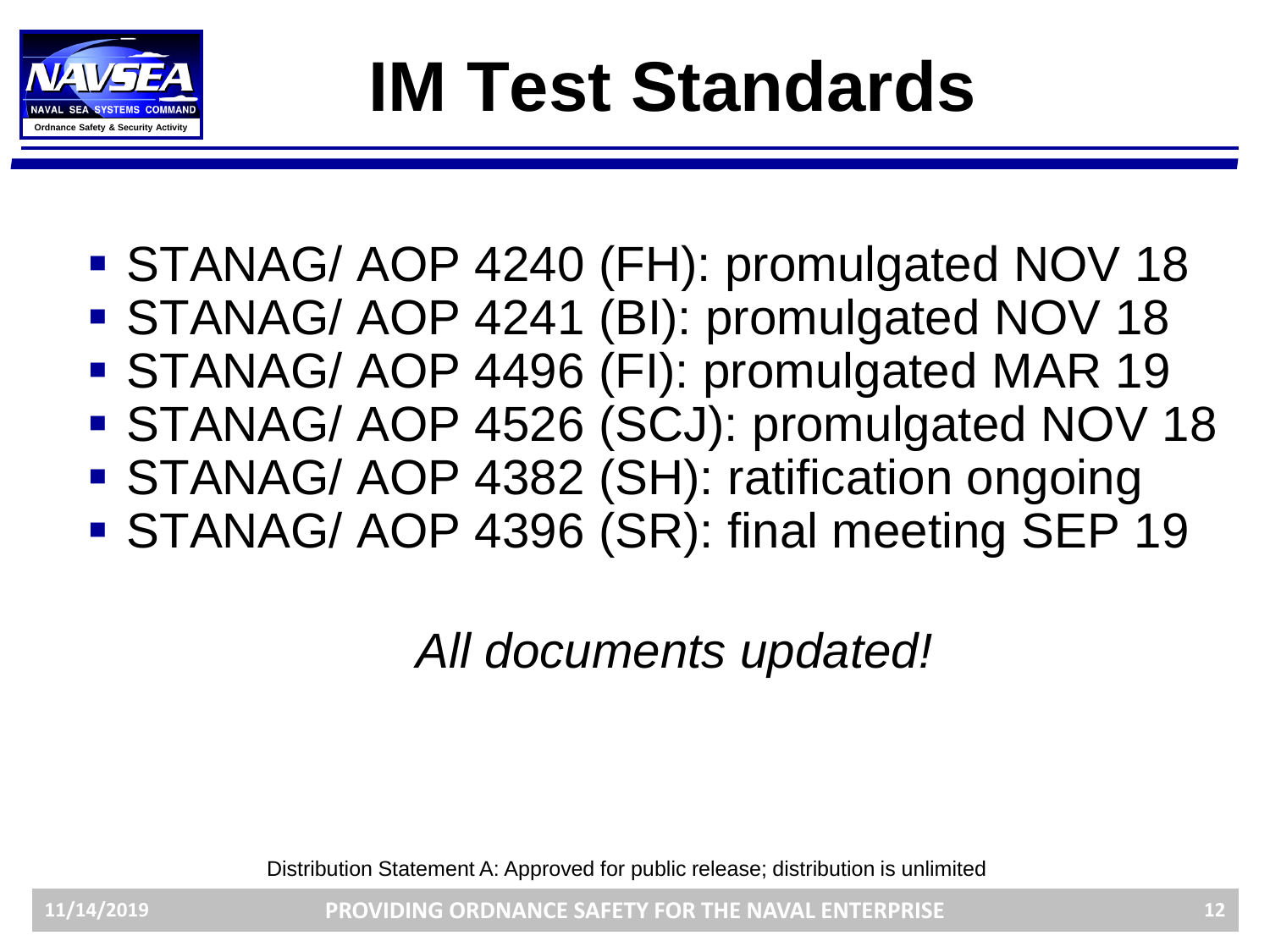

# **Future IM/HC Harmonization**

IM standards documents are reviewed on a regular basis to ensure that they reflect best practice. There is on-going NATO AC326 work aimed at harmonizing the approach to IM and HC. This work may result in some changes for tests standards in the coming years.

- Nations sometimes classify/assess munitions differently (HC/IM)
- **There is a recognized need to exploit available resources and** expertise while minimizing duplication of effort
- IM HC assessment and assignment could better support situation specific risk assessment
- The UN manual of tests and criteria development on UN TS 6 are driven by the civil side and could be seen as not fully representative of the military environment. There is a need to develop improved guidance for military munitions.
- There is a perceived need to improve confidence in correctly recognizing the hazard posed by munitions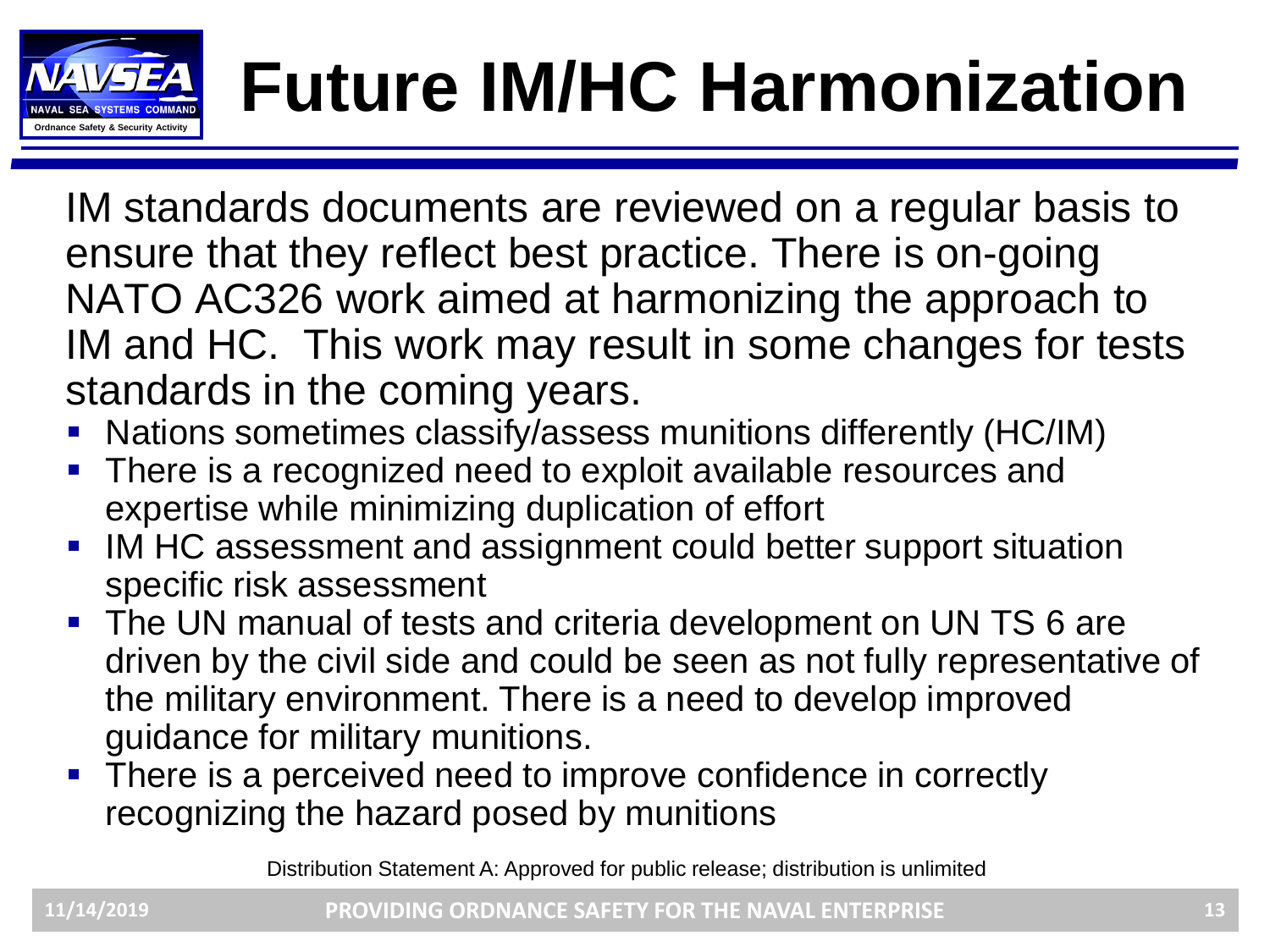

# **ORDING REMARKS**

- Updated versions of STANAG 4439 and AOP-39, as well as the BI, FI, FH and SCJ full-scale test STANAGs and associated AOPs have now been promulgated
	- Those involved in testing should ensure that they are now working to the latest standards.
- The updated SH and SR STANAGs and associated AOPs are nearing promulgation.
- A further update of AOP-39 Appendix H is anticipated to remove the specific testing guidance on FI, SH and SR.
	- These descriptions are included in the new test AOPs.
- Ongoing work is now aimed at harmonizing HC and IM testing into a combined standard structure.